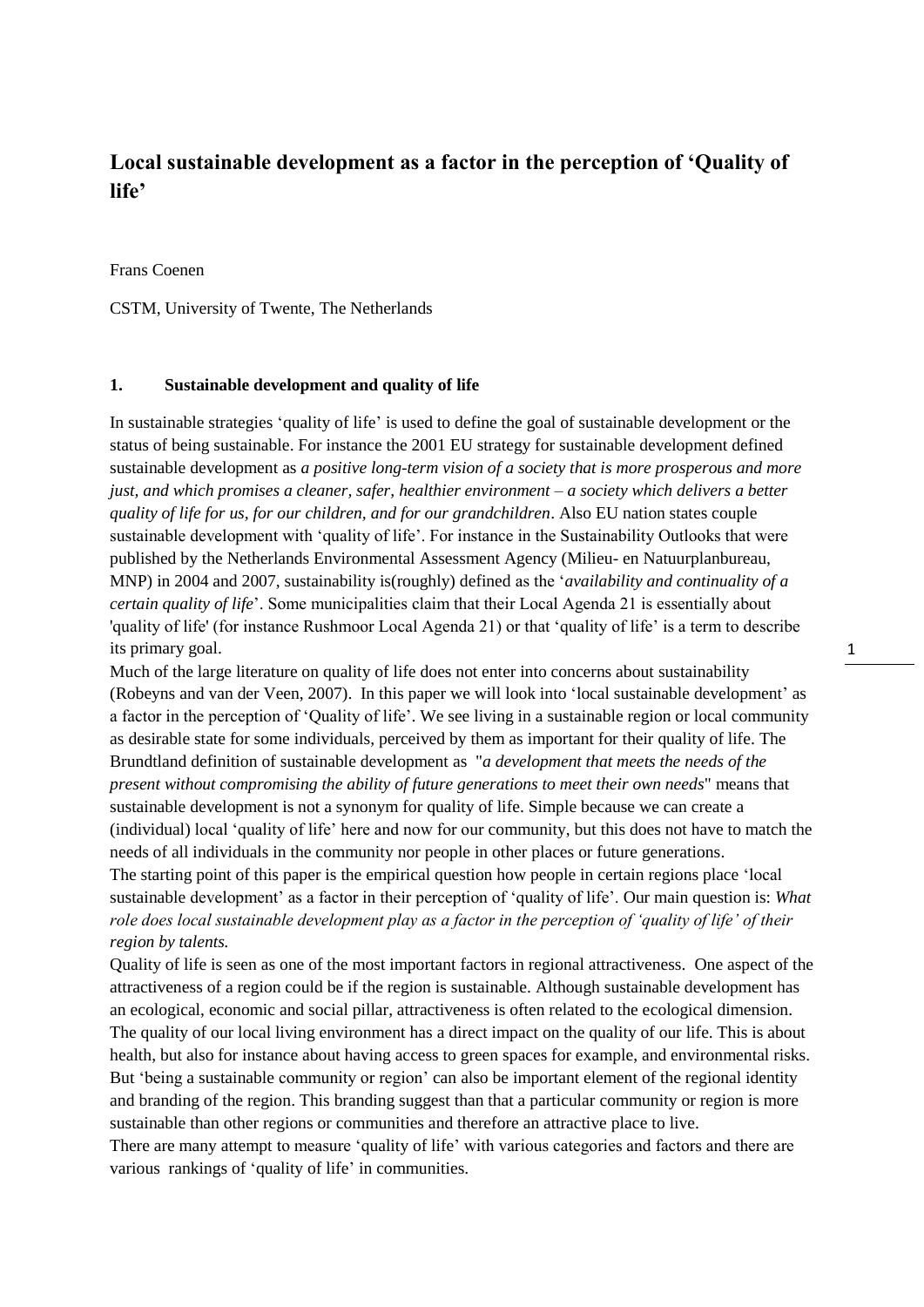## The first sub question in this paper is:

# *How are the categories and factors used in the various quality of life indexes relate to the dimensions of sustainable development?*

We are interested in the perception of sustainable development as an attraction factor to attract or keep people in a region. There are two sides to this attraction factor 'being sustainable':

- creating a sustainable community as a place where people want to stay, including sustainable development as part of the communities local identity;
- marketing and branding a region or community as sustainable.

Regional policies to bind talents as well as regional marketing and branding strategies have to be based on the empiric knowledge and understanding of what makes a region attractive as well as on the needs and wishes of the people the region is trying to attract or retain. But these people have a specific view of what a high quality of life means for them personally. Quality of life is subjective depending on personal preferences, one's life phase and one's feeling about the regional identity. To understand the role of sustainable development in the attractiveness of a region we need qualitative information about the people´ perceptions of their living and working region. The second sub question in this paper is:

*What do talents in a specific region perceive as the most important 'quality of life' factors and how do they rank sustainable development among other factors?* 

This paper is based on data are taken from the sub-project "Quality of Life" of the INTERREG IV C project BRAIN FLOW. The data is gathered through in-depth interviews with talents in five European regions.

## **2. Sustainable development as a factor in being an attractive place to live**

Why do people want to live in a community or region? And what attracts people to a certain community? Some people might have been born in a certain place and never had the opportunity to live anywhere else. For some people their personal choices are limited if they want to live close to friends or family or their job, while for other job opportunities is a matter of personal choice. Although most people have a special affinity for the place they call home, realistically not everyone lives where he ideally wants to live. But as far as the choice to live in a place is based on personal preferences, besides being close to the family and job, a catch word of other aspects that makes this place a worthwhile place to live is 'quality of life'?

In this paper we focus on 'quality of life' as an important factor to attract and bind people to a region. The sustainable of a place or community we see as one attractiveness factor within the overall perception of quality of life. Why might a sustainable community be attractive to life in? First we presume that a community that presents itself as sustainable is more sustainable than average communities. In branding and promotion communities use many labels like green city, sustainable city or climate friendly cities. Sometimes this is based on rankings that support this claim. There is an inherent problem with these claim because a clean and green city might be clean and green because of a lack of economic activity. Despite the slow growth city moved we can ask the question if a city that does not balance its economy with the ecological side of sustainable development can be really a sustainable because it cannot fulfil its (economic) needs

What is often stressed in this city promotion is the ecological side of sustainable development (like healthy environment, low pollution, etc.) Much less attention is given in city and region promotion to the social dimension of sustainable development

Why do would people find it important to live in a place that is more sustainable? Is it like with green products that it gives us a good feeling about a product, our do we maybe expect to sell our house easier?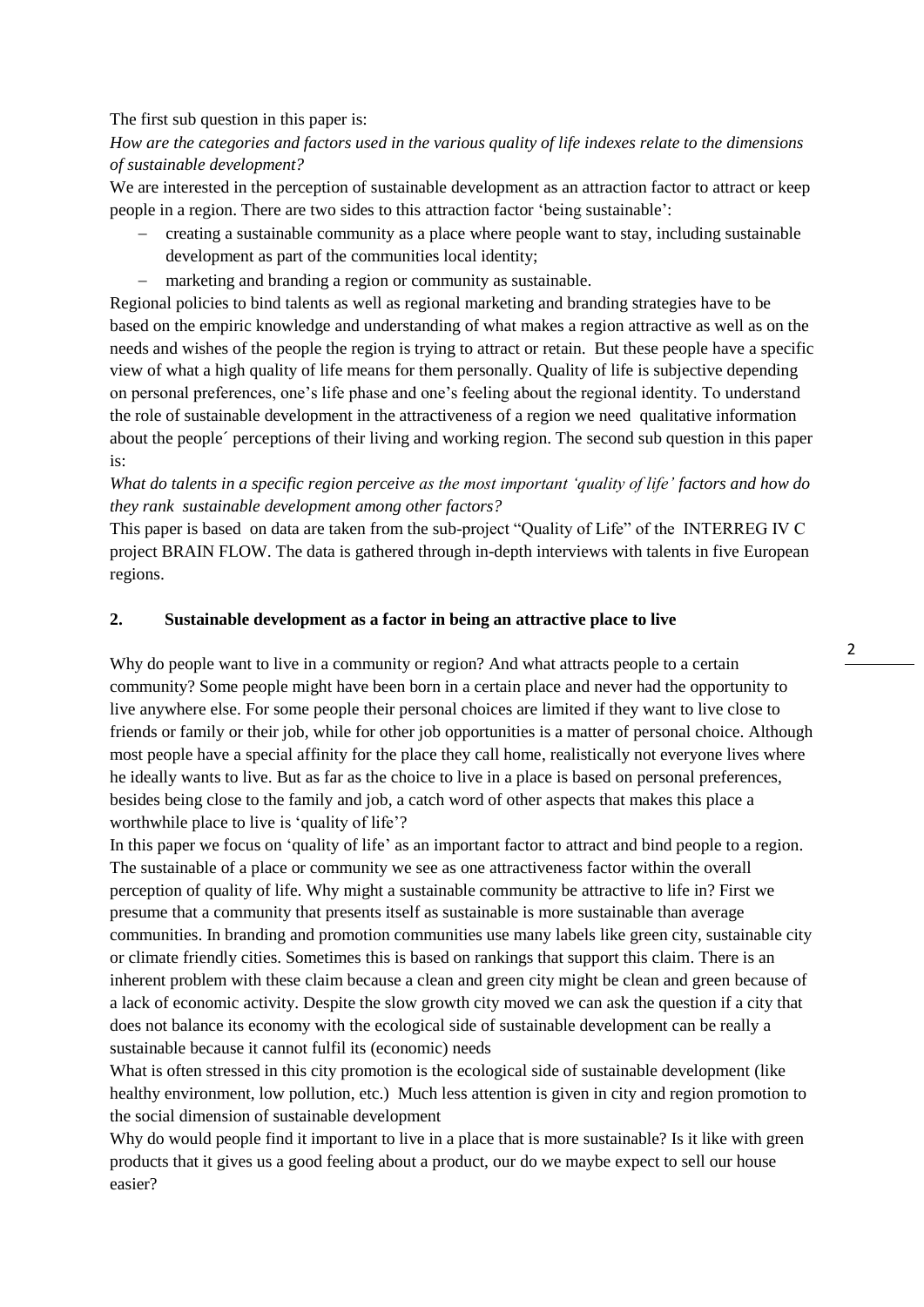The link between attractiveness and the ecological side of sustainable development is obvious. Nobody wants to live in a dirty and polluted place. The roots of environmental policy lay in the people well-being. But the first forms of environmental protection go back to city regulation in the Middle Ages and even earlier. What is interesting in these first forms of environmental protection is the role of local government. Environmental protection concerned the typical situations where city government interfered in the relations between individual citizens, often neighbours. If one citizen was hindering other citizens by his activities, like leather tanning or butchering animals within the city walls, city government interfered as a kind of arbitrator. Of course there were also general regulations with regard to the general interest for health and safety protection like the prohibition to throw death cattle in the city canal or for the use of open fire in the city (Coenen, 2012). A basic principle of environmental policy is to limit the negative influence of these disruptions on human health to non-harmful levels. There is also a strong relation between environmental quality and health. The World Health Organisation (WHO) definition of health emphasizes the physical, mental and social well-being: "Health is a state of complete physical, mental and social well-being and not merely the absence of disease or infirmity". Health is considered as an overall concept reaching beyond the absence of illness and ailments. Our health is to a considerable extent determined by the environmental quality. The relation between environment and health is extremely complex. Although many health problems are thought to be associated with environmental pollution, it is difficult to assess the seriousness, extent and causes of environment-related diseases. Besides environmental-related causes, there are other factors which can directly or indirectly lead to the same health problems. A causal connection between health effects and e.g. distribution of specific substances in the environment is often hardly or not demonstrable.

And what about increasing the attractiveness of a town or region by make it more sustainable as a factor within 'quality of life"? Creating a more sustainable community as a place where people want to stay, including sustainable development as part of the local identity, fits within the purpose of a Local Agenda 21 (LA21). There are cases documented of LA21 that aim at creating as a place where people really want to live, and also attracting people with a certain attitude towards sustainable development (Holm, 1999). Sustainable development becomes as part of the local identity, and maybe even the feeling that we can contribute to sustainable development is already a settlement factor. Here Local Agenda 21 is the process that aims to involve local people and communities in the design of a certain way of life.

LA21refers to the general goal set for local communities by Chapter 28 of the 'action plan for sustainable development' adopted at the Earth Summit in Rio in 1992. Chapter 28 is an appeal to 'local authorities' to engage in a dialogue for sustainable development with the members of their constituencies. Because LA21 is a supra-national initiative it leaves considerable room for crossnational variation as to how, when and why the LA21 idea becomes salient. The substance of any particular 'Local Agenda 21' will be relative to the specific nature of the local community in question (its geography, demography, economics, society and culture (Lafferty, Coenen and Eckerberg, ). LA21 is a process that aims to integrate the social, environmental and economic aspects of development. But also the 'quality of life' concept integrates social, environmental and economic aspects. In the next section we discuss the dimensions of sustainable development and confront them in section 4 with the aspects of quality of life.

#### **3. Dimensions of sustainable development**

The concept of sustainable development tries to comprise environmental, economic and social interests. The economic interests involve the development of national economies and aspects associated with it, such as economic growth and development of employment. Social interests are for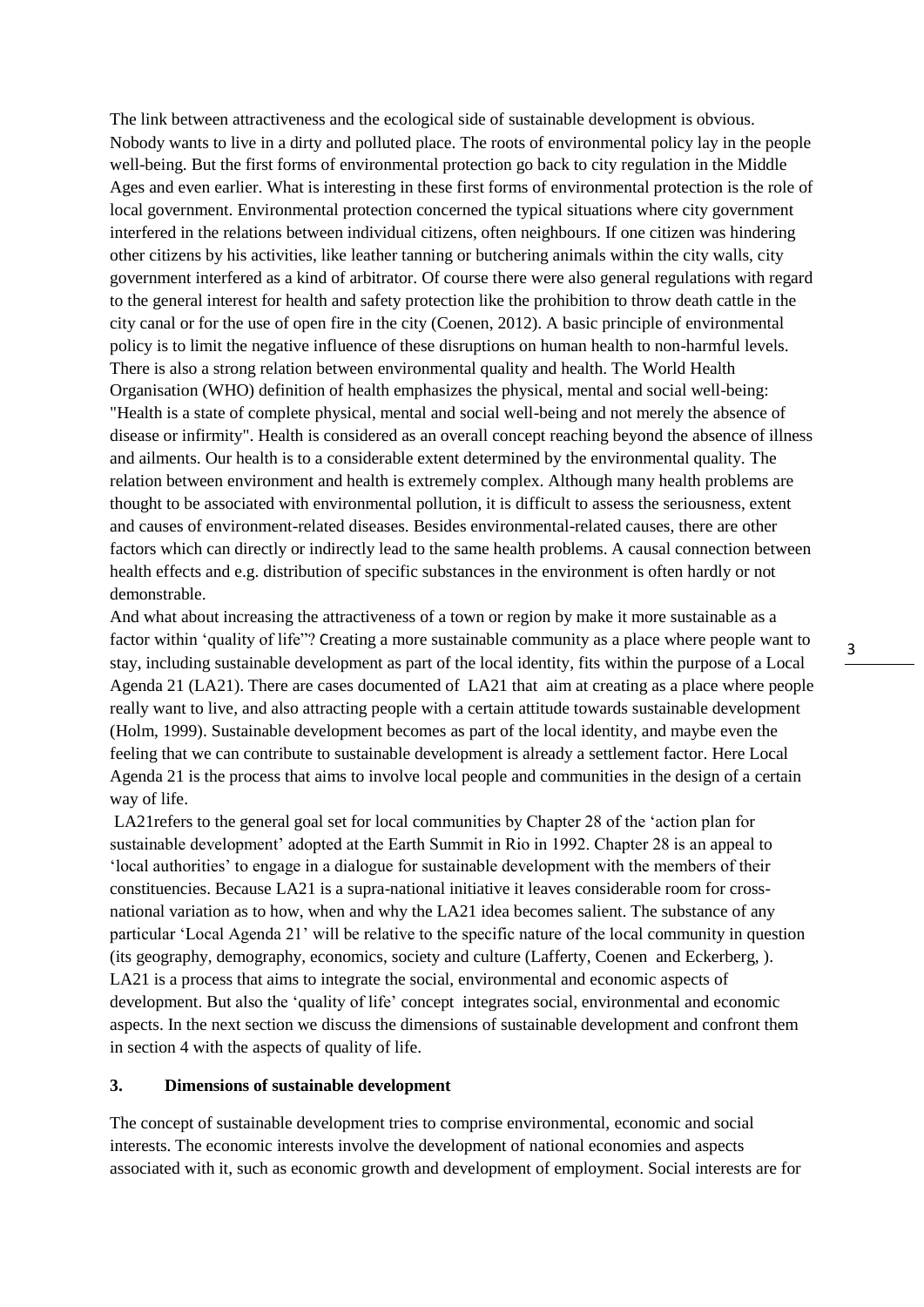example sufficient job opportunities, a 'just' distribution of resources, safety, concern for human rights and democracy. The concept of sustainable development is used to advocate a well-balanced equilibrium between the environmental, economic and social dimension (World Commission on Environment and Development, 1987).

The concept of sustainable development is also widely applied as a basis for empirical models to conceptualize the causality of the relationship between the environmental, economic and social dimension. The roots of the basic model lie forty years back in Firey's (1960) theory of resource use that acknowledges a close relationship between environmental, economic and social development. Afterwards more sophisticated models were developed by economists, environmental scientists and sociologists. An overview of 29 variants on Firey's 'tree-part-model' is published by Hodge (1997). In the Bruntland interpretation the tree-parts-model depicts environment, economy and social wellbeing as mutual dependent dimensions of sustainable development. Variants add three elements to this model. In the first place the tree dimensions of sustainable development are unravelled. For example a distinction is made between the societal reality and government policies or policy targets for each of the tree dimensions. Second intersections between the three dimensions are denominated. Saddler (1990) calls the intersection between environmental and social goals 'conservation with equity' and the intersection between environmental en economic goals 'environment-economy integration.' The social-economy intersection is denomitated 'community-economics.' The intersection between the three dimensions is known as sustainable development (see also figure 1).



Figure 1: The three part model of sustainable development (Saddler, 1990)

The dimensions of sustainable development are used, in normative sense, as criteria for decision making and assessment of interests. This can lead to the claim that public decision making should take into account the effects of decisions on all three dimensions. (Coenen and Van der Peppel, 2000).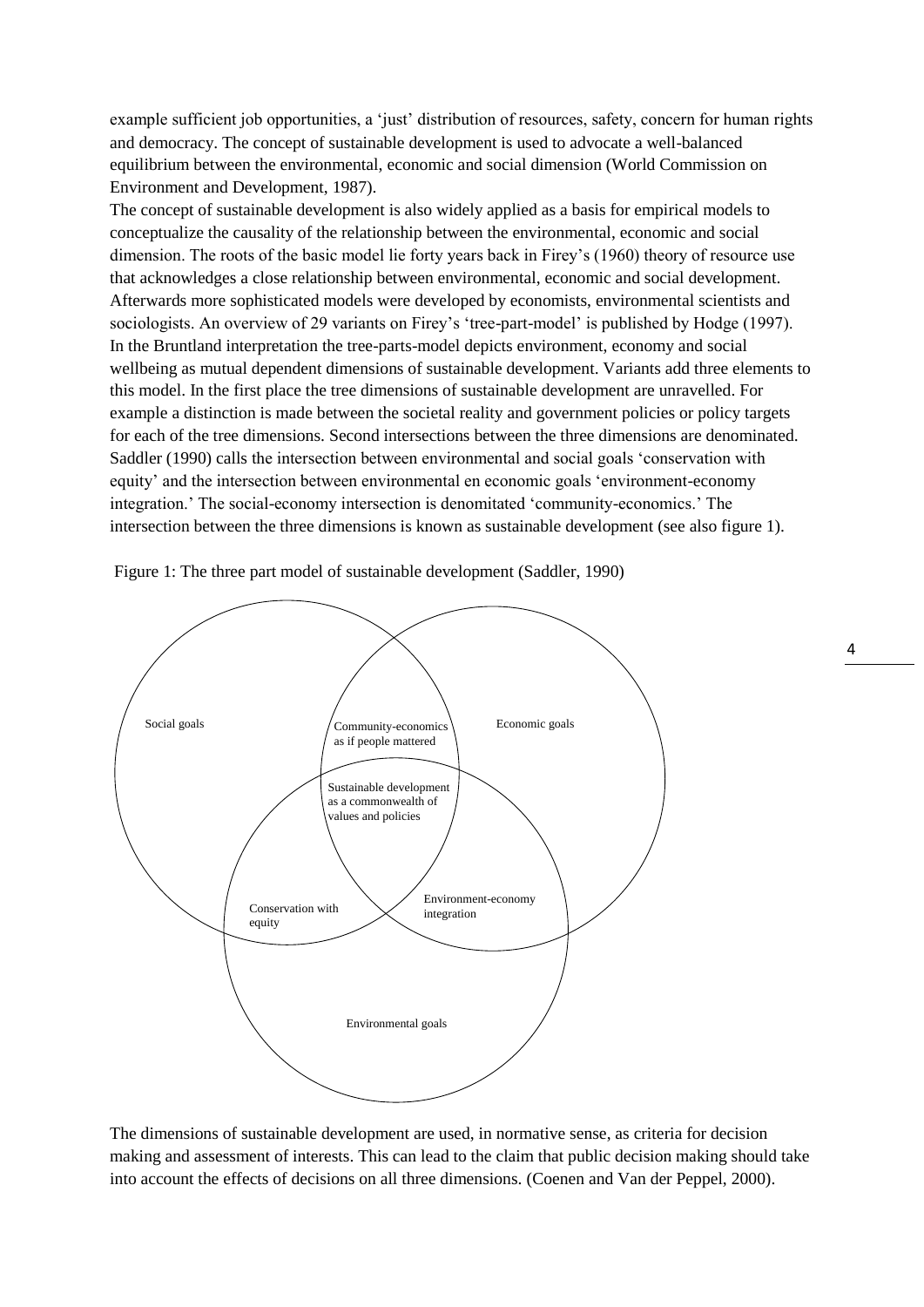The alternative to thinking about sustainable development in terms of dimensions or pillars is the socalled capitals approach to sustainable development. The capitals approach takes as a starting point the idea that sustainable development can be defined by reference to changes in the stock of different forms of capital. We can distinguish different forms of capital like:

- economic (manufactured or human made) capital;
- human capital (individual skills and resources);
- social capital (relating to norms and social relationships);
- natural (or environmental) capital.

A way of looking on sustainable development is that the sum of these four capitals, per capita, should not decline over time. This is than seen in terms of the total stock, so the decline of one form of capital can be compensated for by an increase in another, such that total stock per capita is maintained. Substitution would only be acceptable for the maintenance of sustainable development as long as the loss of capital doesn't represent a critical threshold beyond which the level of capital stock is deemed to be unacceptable. These acceptance would then be based on costs or social norms. For natural capital it is easy to image the type of threshold. For human and social capital it is much more difficult to image such a threshold.

It is not too difficult to image the economic and environmental and natural capital in a town or region. It is much more difficult to operationalize the concepts of human and social capital. The concept human capital is frequently used in contemporary sociology and economics. It has numerous definitions. In economics the roots of the concept can be traced back to Adam Smith. In socioeconomic sciences it was introduced in the sixties. Human capital was defined as the resources at the disposal of individuals and social communities. A relation was made with economic development. Baker emphasized the role of healthy and well-educated people who work actively and thus make decisions on human capital and economic development (Baker 1964). More recently Richard Florida popularized the human capital factor in economic development. According to Florida economic growth appears where well-educated people are present, as they are advocates of creative capital (Florida 2004).

The OECD (1998) defines human capital as the knowledge, abilities, competencies and other attributes embodied in individuals who are suitable for the economic activity required of them. This is a broad definition of human capital which does not include formal education received in the course of their learning but includes other skills learned by the individual during training courses (life-long learning; job training) and at work (learning by doing). These concepts play an important role in the Lisbon strategy.

Social capital is a related concept and often discussed together with human capital. Putnam (2000: 19) writes "*whereas physical capital refers to physical objects and human capital refers to the properties of individuals, social capital refers to connections among individuals – social networks and the norms of reciprocity and trustworthiness that arise from them*. And '*interaction enables people to build communities, to commit themselves to each other, and to knit the social fabric. A sense of belonging and the concrete experience of social networks (and the relationships of trust and tolerance that can be involved) can, it is argued, bring great benefits to people*'. There is an increasing interest among academics and policy makers in the concept of social capital especially in social capital as an important factor in explaining economic success. Although the concept may be highly appealing it is hard to measure empirically. As a consequence empirically the question is still not answered if social capital in terms of generalised trust and association activity influences economic growth (Beugelsdijk and Van Schaik, 2003). If this relation is unclear it offers little possibilities for developing policies to stimulate social capital in a way that it would have a positive impact on economic growth.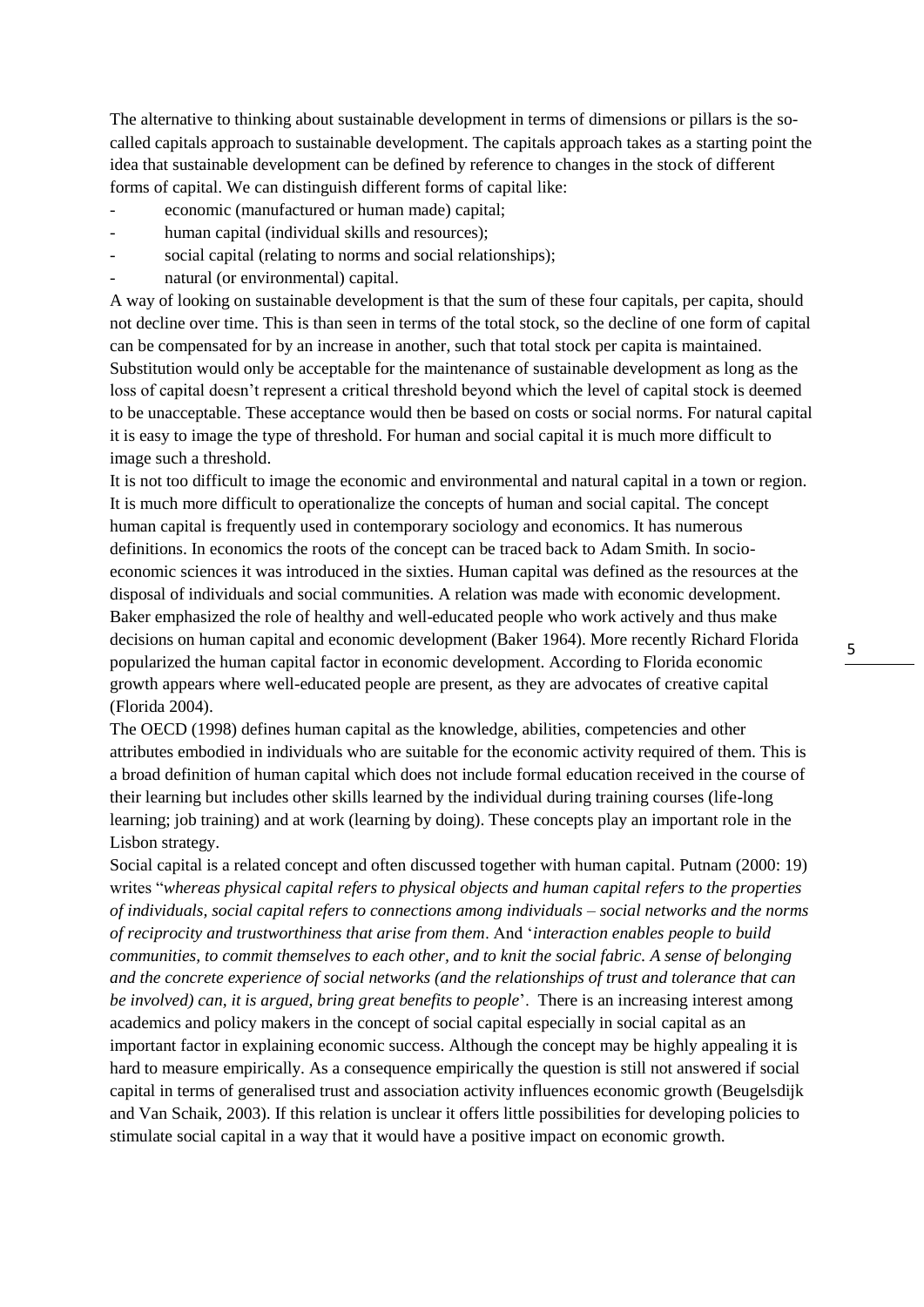## **4. Dimensions of quality of life**

In literature we find a great numbers of factors for 'quality of life' , including ecological, social and environment-related aspects. We are not going to discuss in-depth definitions and factors of what is called quality of life in literature. Because our question is how people rank aspects of sustainable development within all factors of quality of life. Our thesis is that we expect that many aspect of quality of life would be ranked high by nearly everyone, while other factors largely depend on personal perceived priorities. So although people perceive many different things when they speak of quality of life, most individuals would find the same things undesirable like a high crime rate or polluted air. The personal weighing of 'quality of live' factors reflects differences in age, gender social position, etc. of the person.

What does this mean for a 'sustainable community' as a attractiveness factor within quality of life. Like sustainable development quality of life is based on needs. But 'quality of life' irrespectively of how this concept is worked out in detail, is an inherently desirable state for individuals, whereas sustainability is concerned with securing a viable and fair distribution of this desirable state of affairs for individuals across time and space (Robeyns and van der Veen, 2007).

We expect that given the basic needs of people would rank the same factors as being important for their 'quality of life' although they might be weighted differently at a given moment or in certain situations. This means that ranking 'quality of life' factors involves a subjective assessment or opinion, person's emotional state and personal life. One may live in the highest ranked city in terms of quality of living and still have a very bad quality of life because of unfortunate personal circumstances (illness, unemployment or loneliness, etc.).

Many rankings of cities, regions and countries start with the idea that although the personal perception of quality of life differs according to levels of income, social status, health and/or weather conditions we can define something as a potential standard of living in a certain place. In table 1 we describe the categories that are used various quality of life indexes. In appendix A we describe the indicators used in the various indexes by category.

Our first question is; how are the categories and factors used in the various quality of life indexes relate to the dimensions of sustainable development? Some categories are used by almost all quality of life indexes: economy, employment, housing, health, education, safety, leisure, and environment. The social connectedness, family and life satisfaction related indicators have little overlap between indexes. While work, housing, education, health, infrastructure and natural environment related indicators are grouped in the same way by most indexes. Sustainable development is not separate category in these indexes. Sustainable development is not something that easy can be measured in one dimension, so all the indexes address categories and factors that fit in the categories of sustainable development we distinguished in the previous section.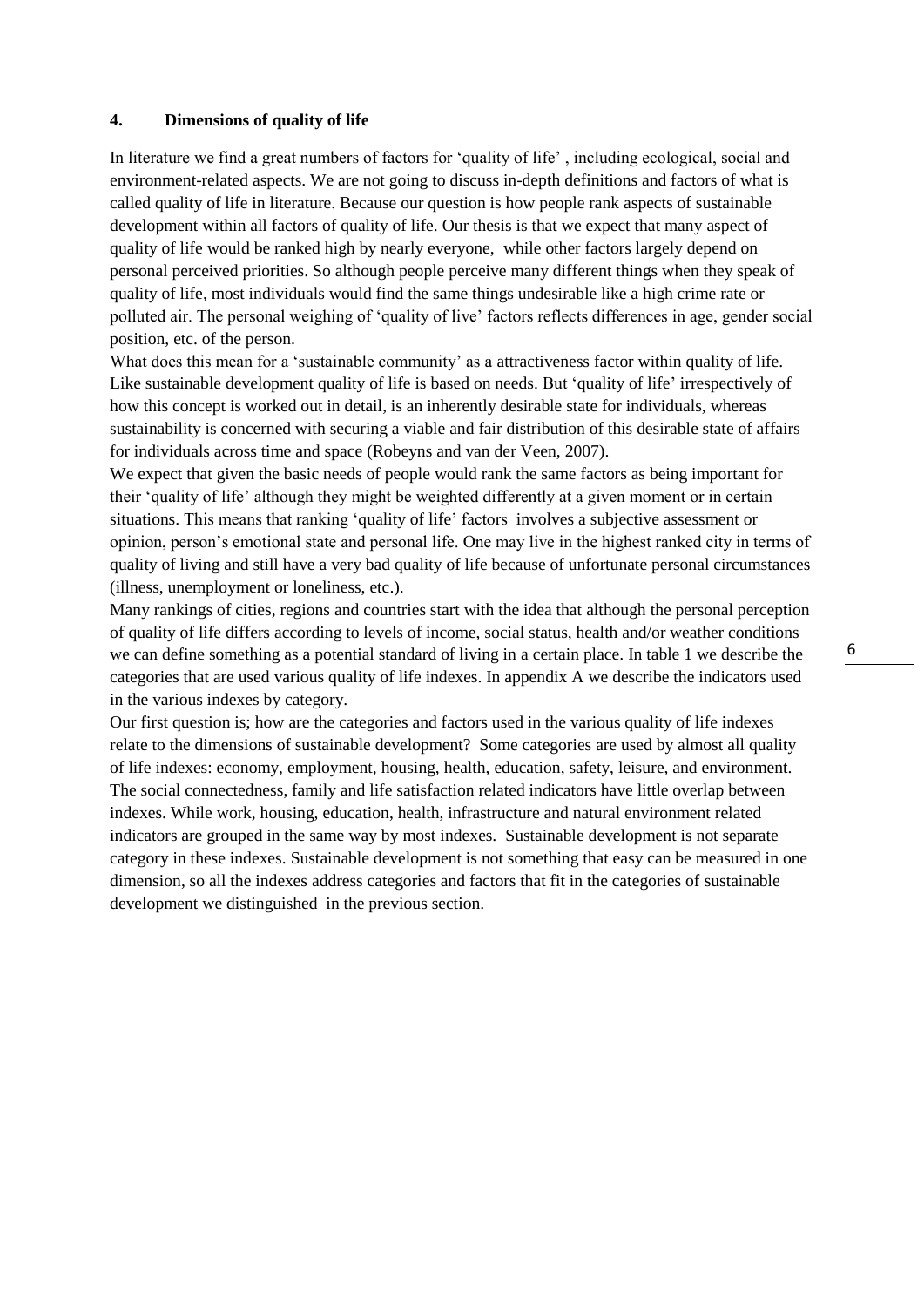| New Zealand <sup>1</sup>                    | Wikipedia <sup>2</sup>            | $E$ conomist <sup>3</sup>              | Mercer <sup>4</sup>                      | OECD <sup>5</sup>           | EurLIFE <sup>6</sup>    | <b>International</b><br>Living <sup>7</sup> |
|---------------------------------------------|-----------------------------------|----------------------------------------|------------------------------------------|-----------------------------|-------------------------|---------------------------------------------|
| <b>CITIES</b>                               | $\overline{a}$                    | <b>COUNTRIES</b>                       | <b>CITIES</b>                            | <b>COUNTRIES</b>            | <b>COUNTRIES</b>        | <b>COUNTRIES</b>                            |
| People                                      | Wealth and<br>Employment          | Healthiness                            | Political and<br>social<br>environment   | Housing                     | Health                  | Cost of living                              |
| Knowledge<br>and Skills                     | <b>Built</b><br>Environment       | Family life                            | Economic<br>environment                  | Income                      | Employment              | Culture and<br>leisure                      |
| Economic<br>Standard of<br>Living           | Physical and<br>Mental<br>Health  | Community<br>life                      | Social cultural<br>environment           | Jobs                        | Income<br>deprivation   | Economy                                     |
| Economic<br>Development                     | Education                         | Material<br>well-being                 | Health and<br>sanitation                 | Community                   | Education               | Environment                                 |
| Housing                                     | Recreation<br>and leisure<br>time | Political<br>stability and<br>security | Schools and<br>education                 | Education                   | Family                  | Freedom                                     |
| Health                                      | Social<br>Belonging               | Climate and<br>geography               | Public<br>services and<br>transportation | Environment                 | Social<br>participation | Health                                      |
| Natural<br>Environment                      |                                   | Job security                           | Recreation                               | Civic<br>Engagement         | Housing                 | Infrastructure                              |
| Safety                                      |                                   | Political<br>freedom                   | Consumer<br>goods                        | Health                      | Environment             | Safety and<br><b>Risk</b>                   |
| Social<br>Connectedness                     |                                   | Gender<br>equality                     | Housing                                  | Life<br>satisfaction        | Transport               | Climate                                     |
| $\overline{C}$ ivil and<br>Political rights |                                   |                                        | Natural<br>environment                   | Safety                      | Safety                  |                                             |
|                                             |                                   |                                        |                                          | Work-life<br><b>Balance</b> | Leisure                 |                                             |
|                                             |                                   |                                        |                                          |                             | Life<br>satisfaction    |                                             |

Table 1: Categories used in Quality of Life indexes.

In the research this paper takes it data (see hereafter) from the starting point was that quality of life should not be measured with objective criteria that are supposed to be relevant for all people in a region, but with criteria that reflect subjective perception of quality of life as people personally perceive it. In the research project 'quality of life' for talents a set of factors was used that relate to what might be attraction factors for talents. From the thesis that talents in a region have a specific personal view of what a high quality of life means for them personally, quantitative parameters of quality of life for talents perceived with usual statistical analysis can´t give concrete answers to who important sustainable development or dimensions of sustainable development as for them because quality of life is subjective depending on personal preferences, one's life phase and one's feeling about the regional identity. To understand what "quality of life" in general meant to our respondents personally they were asked to arrange a number factors of quality of life according to their importance

<sup>&</sup>lt;sup>1</sup> Quality of Life in New Zealand's cities

<sup>2</sup> Wikipedia mentions for Quality of Life

<sup>&</sup>lt;sup>3</sup> The Economist Intelligence Unit's quality-of-life index, 2005

<sup>4</sup> Mercer Quality of Living Survey, 2011

<sup>&</sup>lt;sup>5</sup> OECD Better Life Index

 $<sup>6</sup>$  EurLIFE, database on quality of life statistics</sup>

 $<sup>7</sup>$  International Living (magazine) World's best places to live</sup>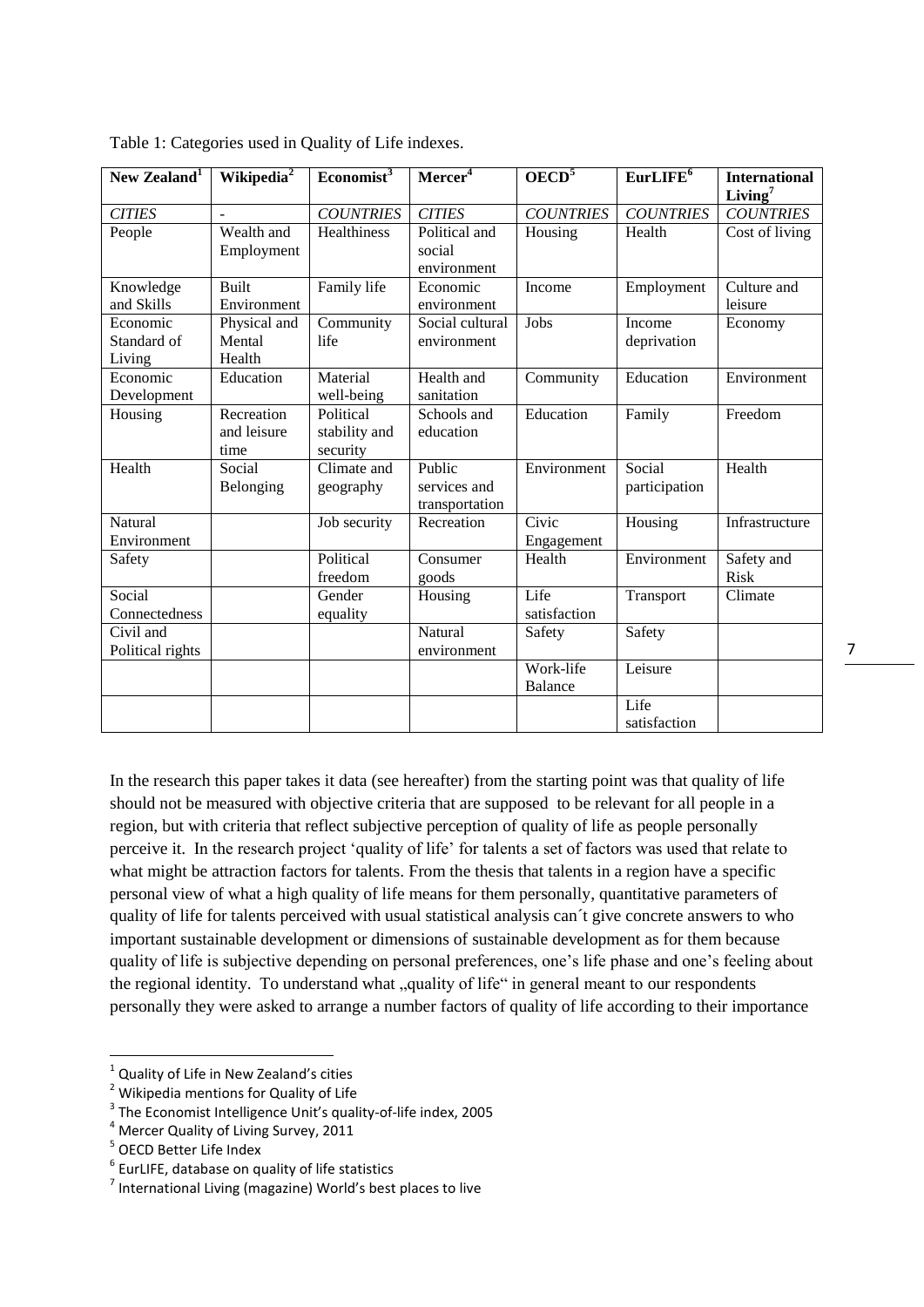which they have personally for the respondent in the categories: a) very important b) important c) less important d) not important. These factors focus on the personal attarctiveness.

*Table 2 Factors of quality of life*

| good supply of work (jobs<br>$\bullet$<br>& orders)<br>attractive housing market<br>٠<br>good supply of tertiary<br>$\bullet$<br>education (universities,<br>further education etc.)<br>good supply of child care<br>$\bullet$<br>and education (day-<br>care/kindergarten/schools)<br>good healthcare system<br>high security (low<br>$\bullet$<br>criminality)<br>good accessibility and<br>$\bullet$<br>mobility (intraregional,<br>interregional,<br>international) | attractive supply of art-<br>and cultural amenities<br>attractive events (sports,<br>$\bullet$<br>markets etc.)<br>attractive recreational<br>possibilities<br>attractive gastronomy<br>$\bullet$<br>openness of the local<br>$\bullet$<br>population against people<br>from outside the region<br>integration of foreigners<br>sustainable treatment of<br>$\bullet$<br>resources<br>low noise burden and<br>emission<br>good shopping<br>possibilities | attractive inner city<br>٠<br>family and children<br>$\bullet$<br>friendly city<br>attractive neighbourhood<br>$\bullet$<br>attractive conditions for<br>$\bullet$<br>entrepreneurs<br>pool of well-educated<br>$\bullet$<br>people<br>friends or family members<br>$\bullet$<br>in the region<br>weather conditions in the<br>$\bullet$<br>region<br>atmosphere of the<br>$\bullet$<br>city/region<br>mentality of the people<br>٠ |
|-------------------------------------------------------------------------------------------------------------------------------------------------------------------------------------------------------------------------------------------------------------------------------------------------------------------------------------------------------------------------------------------------------------------------------------------------------------------------|----------------------------------------------------------------------------------------------------------------------------------------------------------------------------------------------------------------------------------------------------------------------------------------------------------------------------------------------------------------------------------------------------------------------------------------------------------|-------------------------------------------------------------------------------------------------------------------------------------------------------------------------------------------------------------------------------------------------------------------------------------------------------------------------------------------------------------------------------------------------------------------------------------|
|-------------------------------------------------------------------------------------------------------------------------------------------------------------------------------------------------------------------------------------------------------------------------------------------------------------------------------------------------------------------------------------------------------------------------------------------------------------------------|----------------------------------------------------------------------------------------------------------------------------------------------------------------------------------------------------------------------------------------------------------------------------------------------------------------------------------------------------------------------------------------------------------------------------------------------------------|-------------------------------------------------------------------------------------------------------------------------------------------------------------------------------------------------------------------------------------------------------------------------------------------------------------------------------------------------------------------------------------------------------------------------------------|

In table 3 we confront our factors with the well known factors from the different quality of life indexes.

| Table 3: Comparing our factors with the different Quality of Life indexes. |
|----------------------------------------------------------------------------|
|----------------------------------------------------------------------------|

| Showcard                                                  | New Zealand              | Mercer                                | <b>EurLIFE</b>           | International<br>Living  |
|-----------------------------------------------------------|--------------------------|---------------------------------------|--------------------------|--------------------------|
| Good supply of work<br>1.                                 | Economic<br>development  | $\overline{\phantom{a}}$              | Employment               | Economy                  |
| $\overline{2}$ .<br>Attractive housing market             | Housing                  | Housing                               | Housing                  | $\overline{\phantom{a}}$ |
| 3.<br>Good supply of tertiary<br>education                | Knowledge and<br>skills  | Schools and<br>education              | Education                | Culture and<br>leisure   |
| Good supply of child care and<br>4.<br>education          | Knowledge and<br>skills  | Schools and<br>education              | Education                | Culture and<br>leisure   |
| 5.<br>Good healthcare system                              | Health                   | Health and sanitation                 | Health                   | Health                   |
| High security (low criminality)<br>6.                     | Safety                   | Political and social<br>environment   | Safety                   | $\overline{\phantom{a}}$ |
| 7.<br>Good accessibility and<br>mobility                  | $\overline{\phantom{a}}$ | Public services and<br>transportation | Transport                | Infrastructure           |
| Attractive supply of art- and<br>8.<br>cultural amenities | Health                   | Recreation                            | Environment              | Culture and<br>leisure   |
| Attractive events<br>9.                                   | Health                   | Recreation                            | Leisure                  | $\overline{\phantom{a}}$ |
| 10. Attractive gastronomy                                 | Health                   | Recreation                            | $\overline{\phantom{a}}$ | $\overline{\phantom{a}}$ |
| Openness of the local<br>11.<br>population to outsiders   | Social<br>connectedness  | $\overline{\phantom{0}}$              | Social<br>participation  | $\blacksquare$           |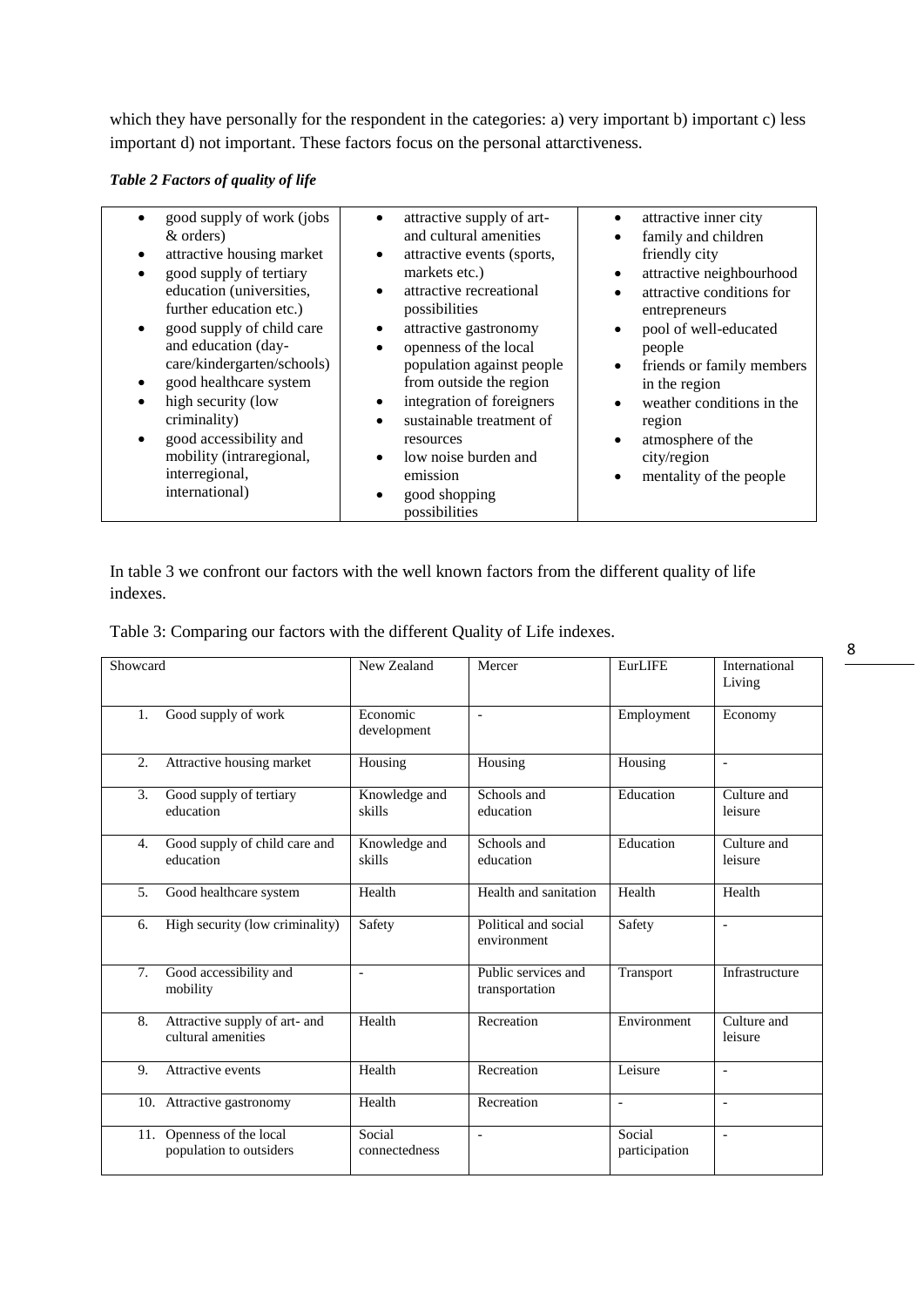| 12. Integration of foreigners                  | Social<br>connectedness | $\overline{a}$          | Life<br>satisfaction     | $\overline{a}$           |
|------------------------------------------------|-------------------------|-------------------------|--------------------------|--------------------------|
| 13. Sustainable treatment of<br>resources      | Natural<br>environment  | Health and sanitation   | $\overline{\phantom{a}}$ | $\blacksquare$           |
| 14. Low noise burden and<br>emission           | Natural<br>environment  | Health and sanitation   | Environment              | Environment              |
| 15. Good shopping possibilities                | Economic<br>development | Consumer goods          | Environment              | Costs of living          |
| 16. Attractive inner city                      | Economic<br>development | Recreation              | Environment              | $\overline{\phantom{a}}$ |
| 17. Family and children friendly<br>city       | Safety                  | $\overline{a}$          | $\overline{\phantom{a}}$ | $\overline{\phantom{a}}$ |
| 18. Attractive neighborhood                    | Safety                  | $\overline{a}$          | Social<br>participation  | $\overline{a}$           |
| 19. Attractive conditions for<br>entrepreneurs | Economic<br>development | Economic<br>environment | $\overline{\phantom{a}}$ | Economy                  |
| 20. Pool of well-educated people               | Knowledge and<br>skills | $\overline{a}$          | Education                | $\overline{a}$           |
| 21. Friend or family members in<br>the region  | Social<br>connectedness | $\overline{a}$          | Family                   | $\overline{a}$           |
| 22. Weather conditions in the<br>region        | $\overline{a}$          | Natural environment     | $\overline{a}$           | Climate                  |
| 23. Atmosphere of the city/region              | Social<br>connectedness | $\overline{a}$          | Life<br>satisfaction     | $\overline{\phantom{a}}$ |
| 24. Mentality of the people                    | Social<br>connectedness | $\overline{a}$          | Life<br>satisfaction     | $\overline{a}$           |

So how are the categories and factors used in the various quality of life indexes relate to sustainable development? Sustainable development is not a synonym for quality of life. Being a sustainable community' might be an attractiveness factor within quality of life. But it is not a factor we can measure directly. We need to look for dimensions of sustainable development that overlap with factors of quality of life. In table 4 we confront our factors with the economic, social and ecological dimension of sustainable development. In table 5 we attempted the same for the different capitals within sustainable development.

| Table 4 Factors organized according to the dimensions of sustainable development |  |
|----------------------------------------------------------------------------------|--|
|                                                                                  |  |

| Economy                             | Social                                           | Ecology                  |
|-------------------------------------|--------------------------------------------------|--------------------------|
| Good supply of work (jobs & orders) | good supply of tertiary education                | attractive recreational  |
|                                     |                                                  | possibilities            |
| attractive housing market           | good supply of child care and education          | sustainable treatment of |
|                                     |                                                  | resources                |
| good accessibility and mobility     | good healthcare system                           | low noise burden and     |
|                                     |                                                  | emission                 |
| attractive events (markets)         | high security                                    | weather conditions in    |
|                                     |                                                  | the region               |
| attractive gastronomy               | attractive supply of art- and cultural amenities |                          |
| good shopping possibilities         | Openness of the local population against         |                          |
|                                     | people from outside the region                   |                          |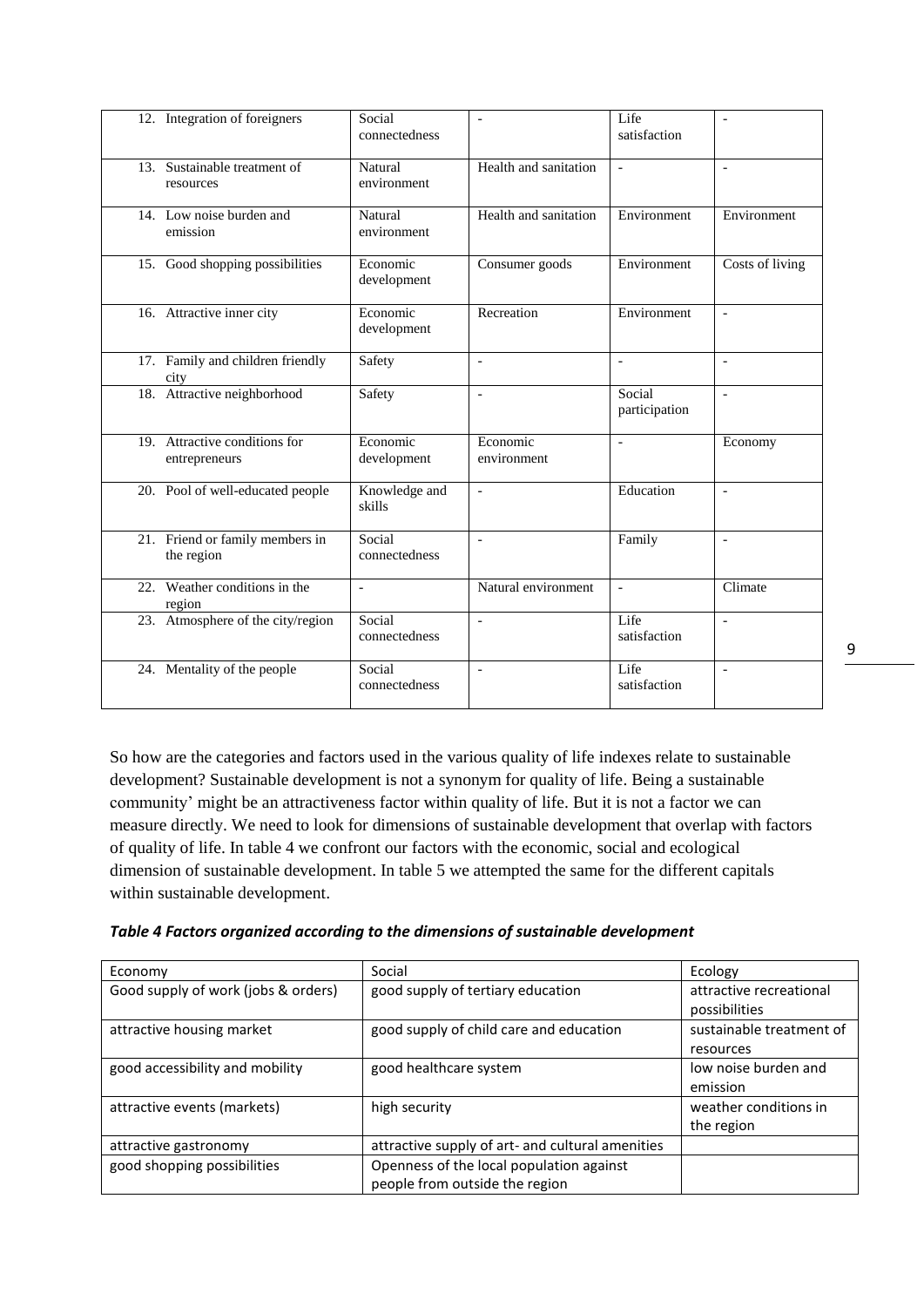| attractive inner city        | Integration of foreigners               |  |
|------------------------------|-----------------------------------------|--|
| attractive conditions for    | family and children friendly city       |  |
| entrepreneurs                | attractive neighbourhood                |  |
| pool of well-educated people | friends or family members in the region |  |

#### *Table 5 Factors organized according to the capitals within sustainable development*

| Economic                  | Human              | Social                                 | Natural                  |
|---------------------------|--------------------|----------------------------------------|--------------------------|
| good supply of work (jobs | good supply of     | good supply of child care and          | attractive recreational  |
| & orders)                 | tertiary education | education                              | possibilities            |
| attractive housing market | attractive supply  | good healthcare system                 | sustainable treatment of |
|                           | of art- and        |                                        | resources                |
|                           | cultural amenities |                                        |                          |
| good accessibility and    | pool of well-      | high security                          | low noise burden and     |
| mobility                  | educated people    |                                        | emission                 |
| attractive events markets |                    | attractive events sports               | weather conditions in    |
|                           |                    |                                        | the region               |
| attractive gastronomy     |                    | Openness of the local population       |                          |
|                           |                    | against people from outside the region |                          |
| good shopping             |                    | Integration of foreigners              |                          |
| possibilities             |                    |                                        |                          |
|                           |                    |                                        |                          |
| attractive inner city     |                    | family and children friendly city      |                          |
|                           |                    |                                        |                          |
| attractive conditions for |                    | attractive neighbourhood               |                          |
| entrepreneurs             |                    |                                        |                          |
|                           |                    | friends or family members in the       |                          |
|                           |                    | region                                 |                          |
|                           |                    | atmosphere of the city/region          |                          |
|                           |                    | mentality of the people                |                          |

## **5. Data and research design**

The empirical data are taken from the INTERREG IVC *Mini*-Programme "Brain Flow" sub-project "Quality of Life for Talents". The project "Quality of Life" aims at gaining insights for regional policies and strategies from quantitative and qualitative findings on the wishes and needs on 'quality of life' of talents that already live in the region. Due to demographic change and the resulting shortage in highly skilled labour, it becomes more and more important for local and regional economies to bind their high-potentials to the region. This retention of highly-skilled workers is crucial to create innovation and to make use of all the economic and technological potential in a region. Good marketing campaigns can help the regions to attract talents. This is best done with a specific consciousness of regional identity and the advertisement of the specific quality of life of the marketed region.

Quality of life is one of the most important factors to attract and bind talents, i.e. high qualified employees. However, regional policies to bind talents as well as regional marketing and branding strategies have to be based on the empiric knowledge and understanding of what makes a region attractive as well as on the needs and wishes of the workers the region is trying to retain. The project expects that talents have a specific personal view of what a high quality of life means for them personally. Quantitative parameters of quality of life for talents perceived with usual statistical analysis can´t give concrete answers for regional planning actions to improve the regional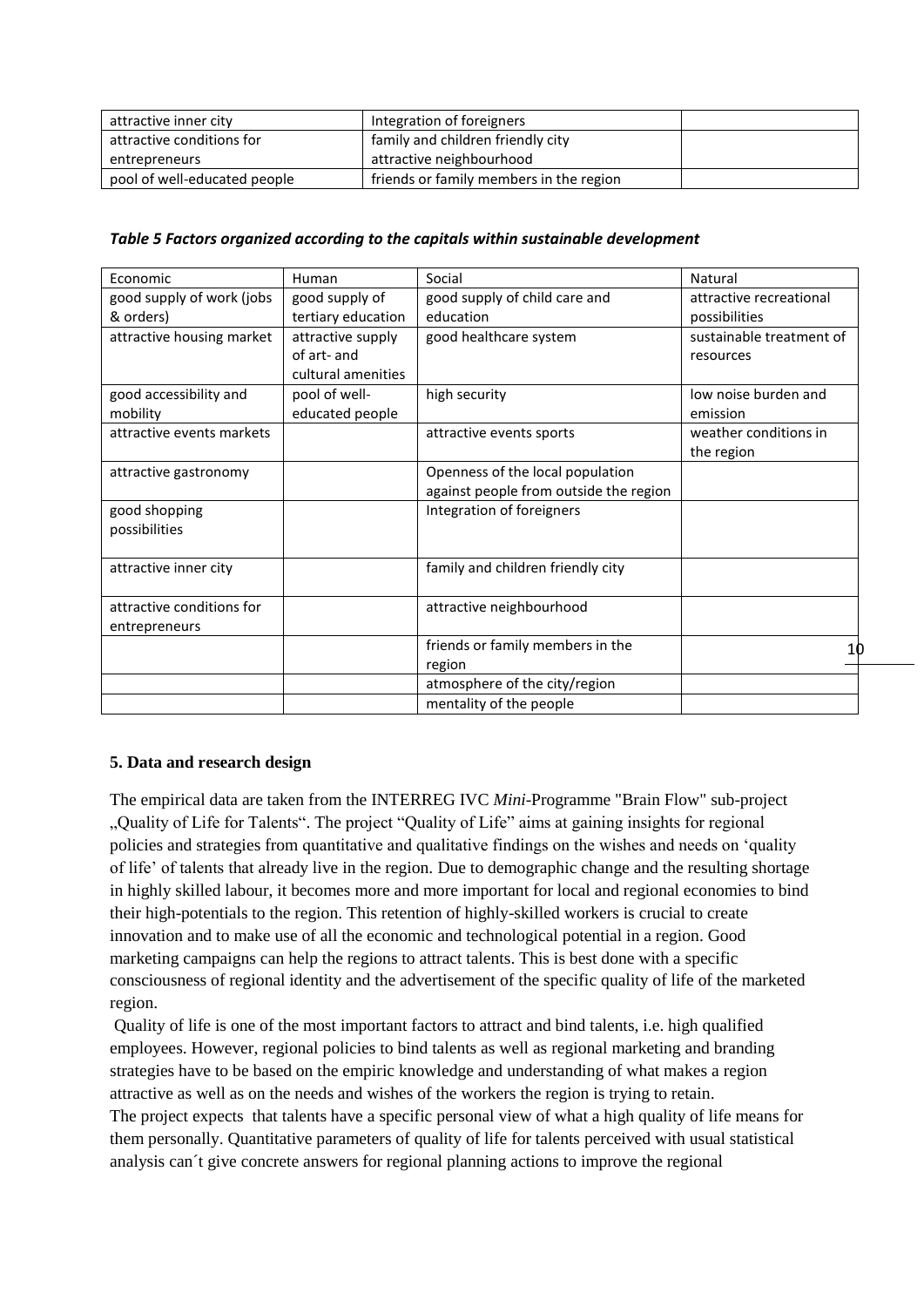attractiveness. Quality of life is subjective depending on personal preferences, one's life phase and one's feeling about the regional identity.

The quantitative data is based on secondary analysis of existing primary and secondary data. The qualitative data is gathered through in-depth interviews with talents. The study areas in the project were the region Basiliensis (Switzerland), Southern Westphalia (Germany), Hamar region (Norway), Navarra region (Spain), Achterhoek (Netherlands) and Northwest Overijssel (Netherlands). The interviews were conducted in each of the participating regions with approximately 20 talents. Talents are defined as entrepreneurs in a wider sense (including also artists and people which are initiating cultural projects). Talents were selected according to the following four criteria:

- 1. "moved into the region" or "native resident of the region", whereas it doesn't make any difference if the person moved into the region from another region of the same country or fromelsewhere;
- 2. profession or business area, in which the person is active:
	- creative occupations (e.g. architects, advertiser, gallery owners, actors, sportsmen, communication professionals, poets).
	- other occupation (e.g. natural scientists, managers, executive advisers, merchants etc.).
- 3. persons with children or without (families/singles)
- 4. persons who are living in the city (center) of the region or in the wider region.

The respondents were purposeful selected based on these criteria. After some general questions about the respondents living situation they were asked:

- What , quality of life" in general meant to them personally
- To arrange a number factors of Quality of life according to their importance (which they have personally for the respondent in the categories: a) very important b) important c) less important d) not important
- To describe in detail the reasons to choose 3-5 most important cards who detail creates a good quality of life for you?
- Tell the most important advantages and disadvantges of the region the respondent lives in,
	- o for the respondent himself
	- o for people around the respondent (friends, colleagues etc.)!
- Which three measures that the region should implement in order to augment the quality of life in your region

The respondents were allowed to drop some factors and had the possibility to add factors. In table 2 we give the original factors we started with.

## **5 The cases and their results**

In this section we discuss what talents in the study regions perceive as the most important 'quality of life' factors , and how they rank sustainable development among other factors.

## *Region Southern Westphalia, Germany*

In 2007 t the five districts - Soest, Olpe, Siegen- Wittgenstein, Märkischer Kreis and Hochsauerlandkreis – united to form the region of Südwestfalen (Southern Westphalia). With an area of approximately 6,200 km2, he proportion of the forest area is 60 %. Südwestfalen can in general be described as a rural region. Südwestfalen has approximately 1.5 million inhabitants who are living in 59 towns and communities. The identifying feature of the economy is a structure of small and medium-sized companies with focus on manufacturing trade. Südwestfalen is particularly strong in the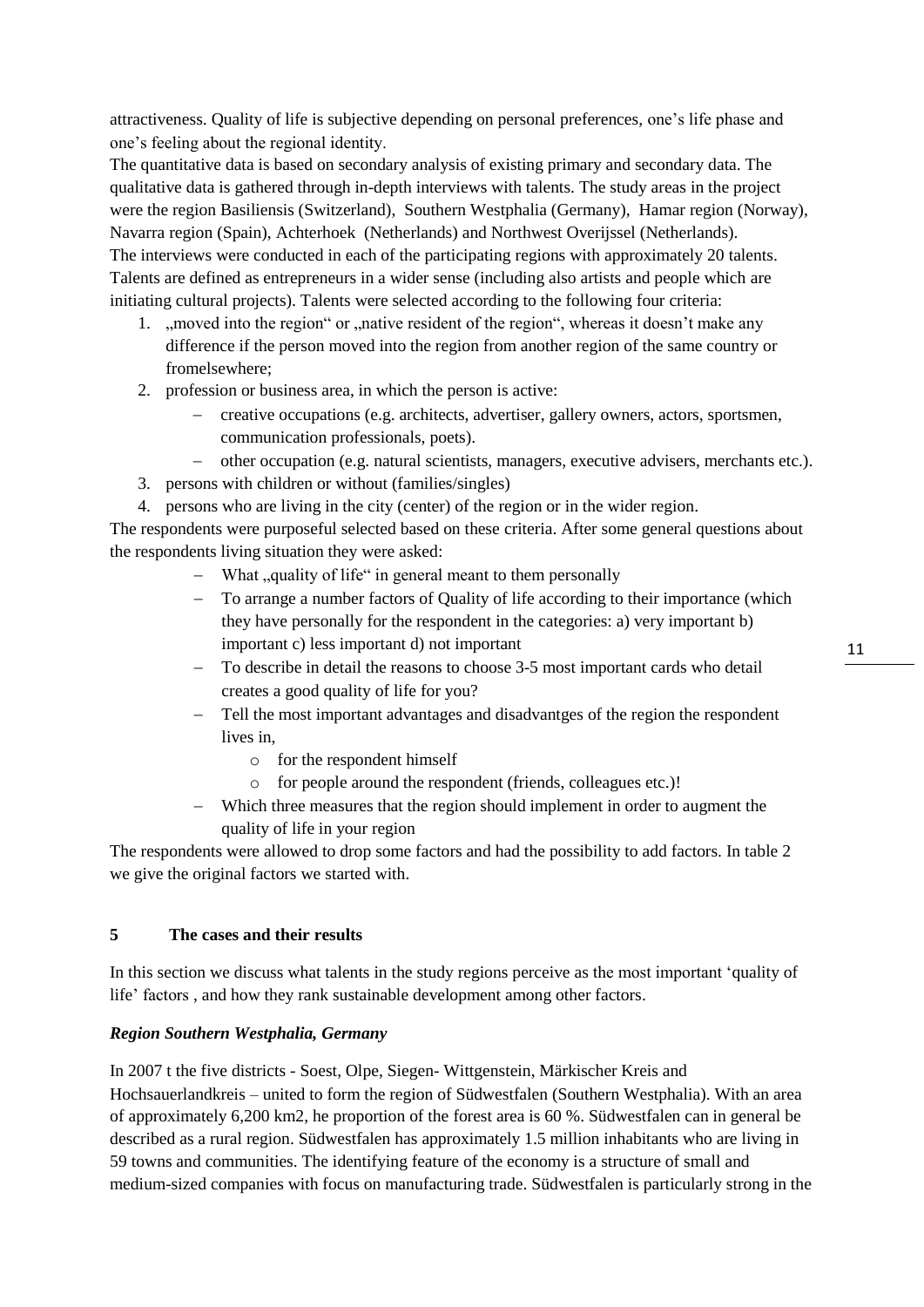German growing branches: metal industry, electrical engineering, engineering and plastics industry. Of high relevance are the automotive industry and building technology; materials engineering, forestry industry and health care economy have importance as well.

The respondents were asked to arrange a number factors of quality of life according to their importance (which they have personally for the respondent) in the categories. In the following table the factors that are seen as very important (compared to b) important c) less important d) not important) are listed vertically and the frequency of times mentioned as very important by the respondents are listed horizontally.





In terms of the dimensions of sustainable development the **ecological** factors (sustainable treatment of resources, low noise burden and emission and attractive recreational possibilities) score relatively modestly. The **economic market** factors 'good supply of work' and 'attractive conditions for entrepreneurs' and 'pool of well-educated score relatively high''. Some of the **service** factor within the **social** dimensions (healthcare, day-care, education) are valued high. In terms of **social relation network social factors** the openness to outsiders and integration of foreigners score high.

## *Hamar region*

The Hamar region consists of 4 municipalities within the county of Hedmark: Hamar, Stange, Ringsaker and Løten. The total population of the region is 88 903 (December of 2011) dispersed between a geographical area of roughly 2 726 km². Hedmark has a long tradition of agriculture and forestry which are important parts of the economic structure in the Hamar region as well. There is a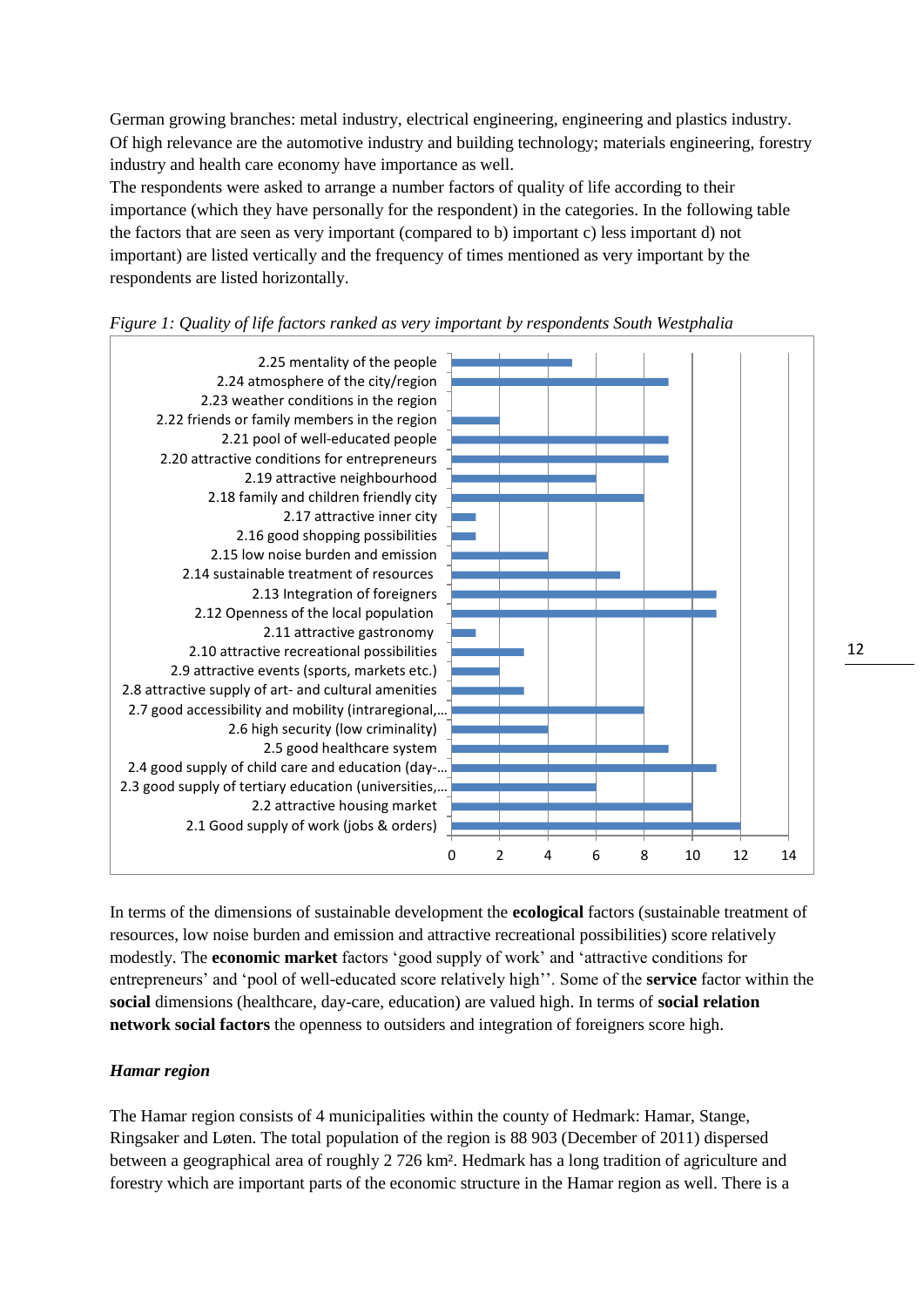high level of expertise within the fields of biotechnology and wood processing technologies in the region



*Figure 2: Quality of life factors ranked as very important by respondents Hedmark*

In terms of the dimensions of sustainable development the **ecological** factor sustainable treatment of resources scores high, but , and emission and attractive recreational possibilities but not low noise and emission burden. There are no **economic market** factors in the top 7 factors (> 8) with the exception of 'accessibility and mobility'. Some of the **service** factor within the **social** dimensions (healthcare, day-care, education) are valued high. In terms of **social relation network social factors** friends and family and atmosphere seem important. Remarkable is the high sore on the factor 'high security' together with 'family and children friendly city'

According to the casereport type of quality of life the respondents were looking for was summarized as : *having an active social life, recreational and leisure activities, enjoying nature, selfdetermination, contentment, having an interesting job and good health.*

#### *Region Navarra, Spain*

Navarra, the Comunidad Foral de Navarra is a region of 10.421 km2 located in Northern Spain, at the western end of the Pyrenees, where it shares a 163-kilometre stretch of frontier with France.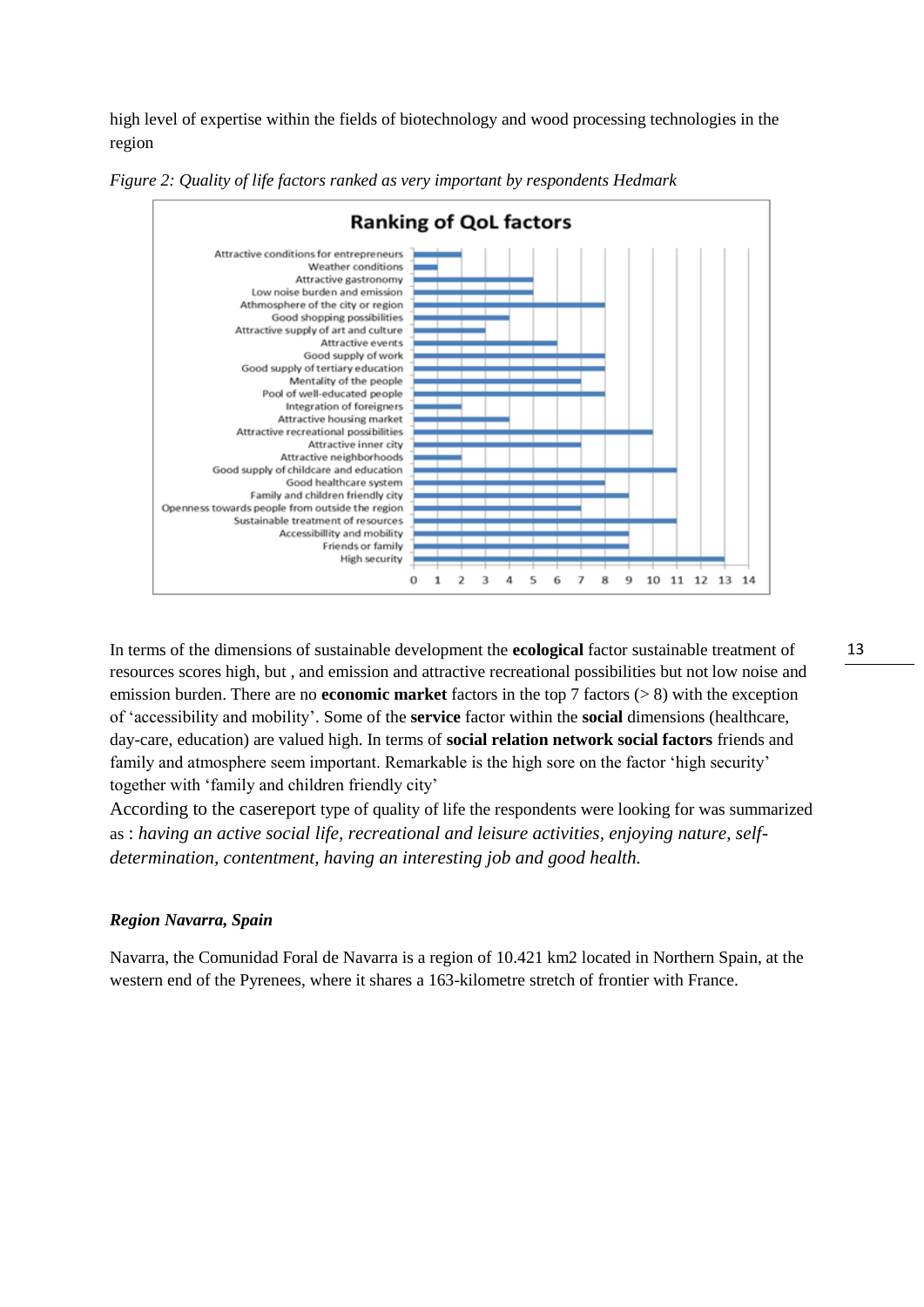Table 3: Quality of life factors ranked as very important by respondents in Navarra



In terms of the dimensions of sustainable development the **ecological factor** (sustainable treatment of resources, attractive recreational possibilities, low noise and emission burden) score very modest. The economic market factor 'good supply of work' and 'good accessibility and mobility' score high (top 5, factors (> 8). Some of the service factor within the social dimensions (healthcare, day-care, education) are valued high, particular healthcare stands out. In terms of **social relation network actors** closeness to friends and family seem important and 'high security' .

According to the case report the type of quality of life the respondents were looking can be summarized as : *family closeness with a good balance between work and leisure time*. This type of talent searches a good balance between work and leisure time for friends, hobbies, family; they are very sensitive to the availability of good services; he/she likes short distances between work, home and leisure activities, also for having enough time left for other activities; he/she likes nature like mountains and the seaside for a high quality of leisure activities and has very close ties to family, friends and neighbours. They like about the region the high quality of life of the region and the possibilities offered: nature and environment, location (proximity to beaches and mountains), access to sporting activities without a cost too high, small town without too much pollution or crowds, the urbanism of Pamplona, clean parks and streets, employment and peaceful region.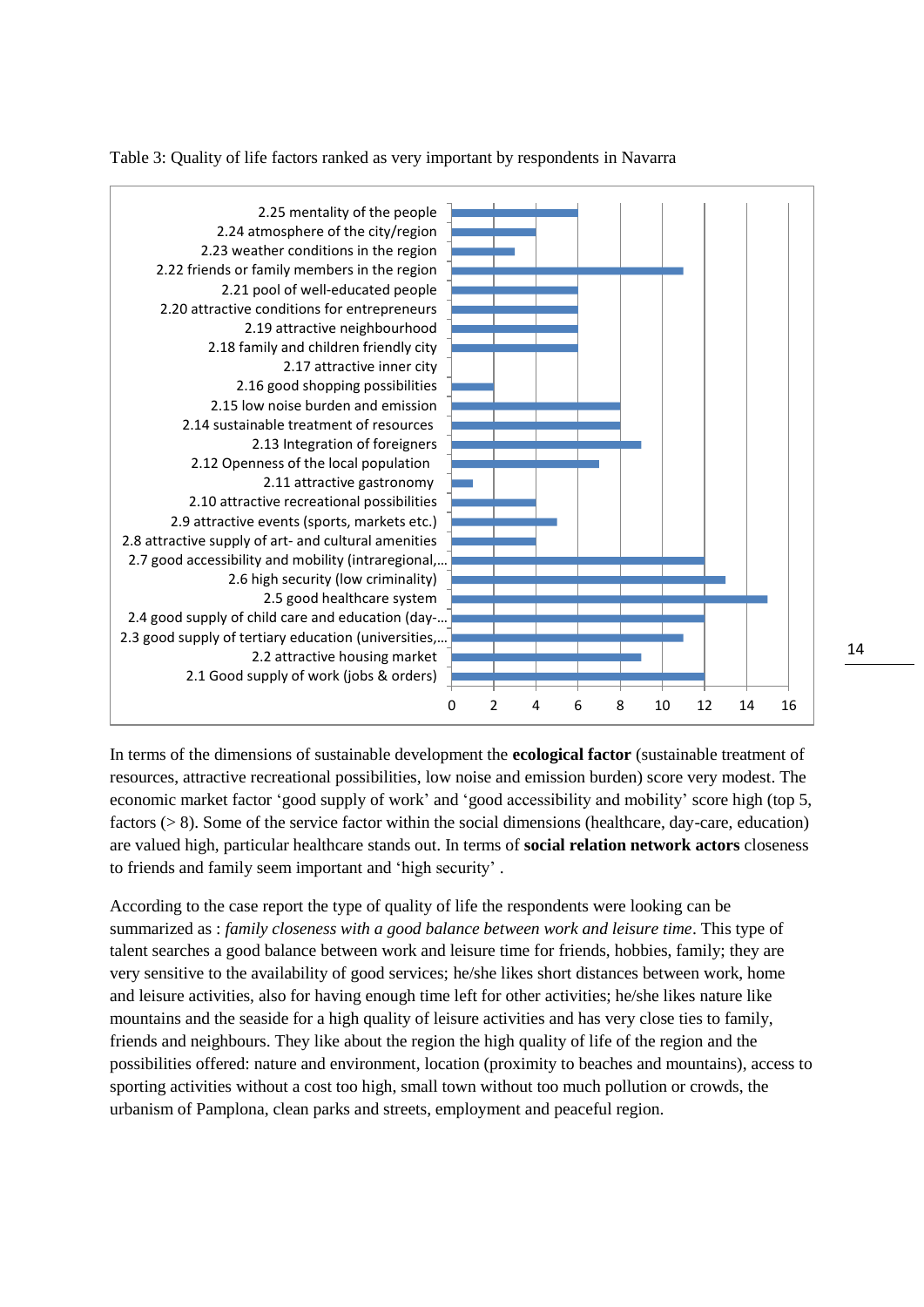# *The region Achterhoek*

The region Achterhoek is a rural area in the Dutch province of Gelderland consisting of 8 municipalities and covering 1220 Km2 with 11,67km2 waterways. The population is about 300.000 The region holds about 27700 companies employing 139.000 people. Health care, industry and retail are the biggest sectors in terms of number of companies and in terms of number of employees. Agricultural activities are still significant and construction is a significant part of industry.

# *Table 3: Quality of life factors ranked as very important by respondents in the Achterhoek region*



In terms of the dimensions of sustainable development the ecological factor (sustainable treatment of resources, attractive recreational possibilities, low noise and emission burden) score relatively high compared with the other regions. The economic market factor 'good supply of work' scores high but also the other economic factors (pool of well–educated and 'conditions for entrepreneurs'. Some of the **service factor** within the **social dimension** (healthcare, day-care, education) are valued high with the exception of tertiary education. In terms of **social relation network** factors most factors score relatively modest .

According to the case report the type of quality of life the respondents were looking can be summarized as looking for a mixture of a nice house in a nice natural environment, good provisions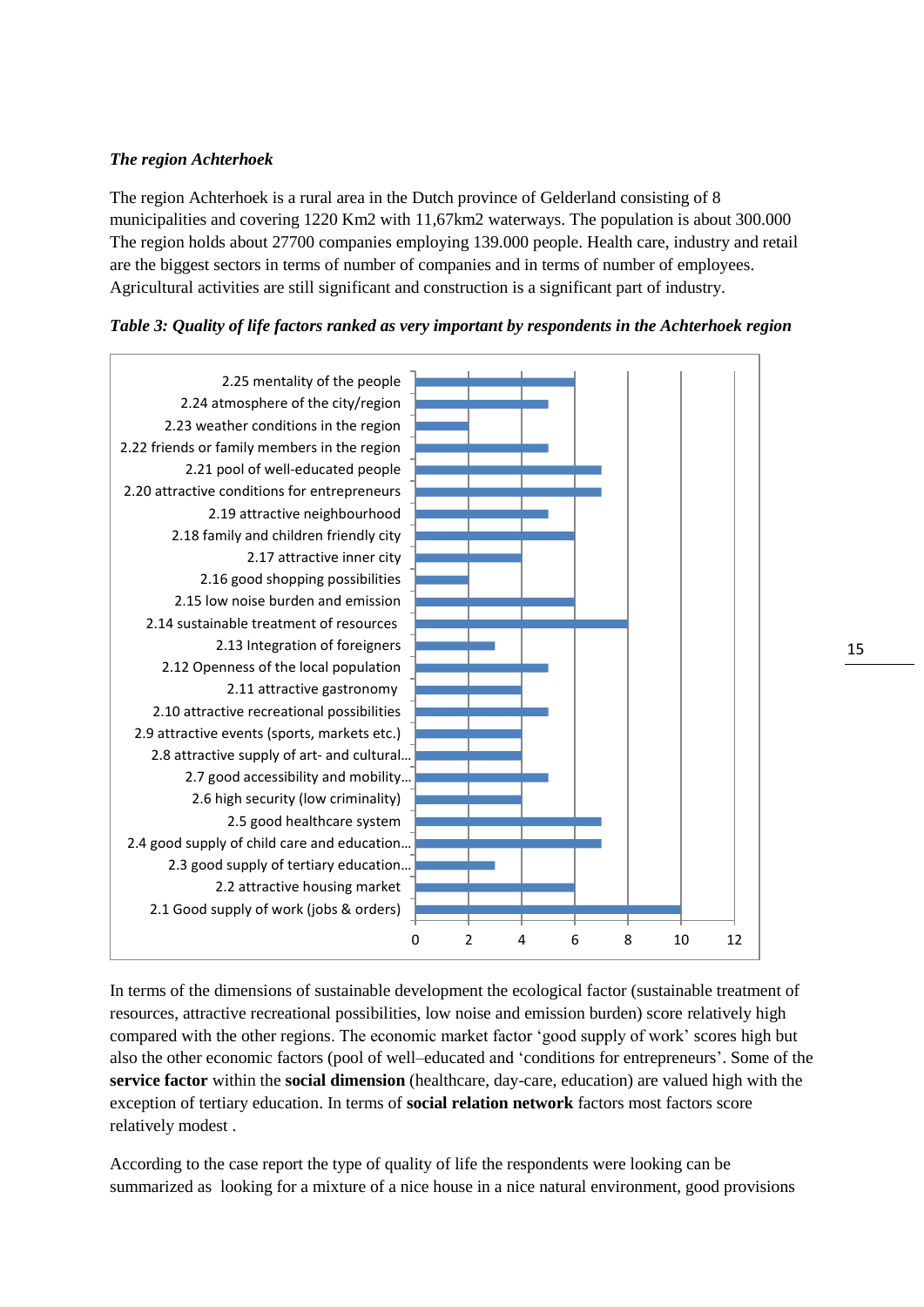and a rewarding social network. They emphasizes a strong social culture and a high social quality, meaning that people trust each other, are embedded in a functioning social network

#### **6. Conclusions**

# What role does local sustainable development play as a factor in the perception of 'quality of life' of *their region by talents?*

Sustainable development is not a synonym for quality of life. The wish to live in a 'sustainable community' can be an attractiveness factor within quality of life. We looked into the categories and factors used in the various quality of life indexes and how they relate to the dimensions of sustainable development. Sustainable development is not separate category in these indexes. Sustainable development is not something that easy can be measured in one dimension, so all the indexes address categories and factors that fit in the categories of sustainable development we distinguished in the paper.

The answer to the question *what do talents in a specific region perceive as the most important 'quality of life' factors and how do they rank sustainable development among other factors* was based on data from a study about the perception of quality of life of talents in a number of regions. A central part of the study was the ranking of specific quality of life-factors. The respondents were given a set of factors and asked to place them on a scale ranging from very important to important, less important and not important according to the factor's significance for their quality of life.

The importance of sustainable development was not a separate factor, but we looked for the overlap between the dimensions of sustainable development and factors of quality of life. Although the link between attractiveness and the ecological side of sustainable development is obvious, the scores on the ecological dimensions factors are modest. The scores on the social and economic factors were very diverse. Scores on certain services in the region (healthcare. education, day-care) were always above average of the factors. But what really came out was the importance of the social network relation as a quality aspect of the region. Of all capital the social capital seems to be the most valuable for the respondents. The value very much their social network and the possibility to engage in social network. So it seems that branding 'sustainable community' as a attractiveness factor within quality of life is to general. Because the link between attractiveness and the ecological side of sustainable development are so obvious, a sustainable community might better brand its social and economic dimension of sustainable development instead of labelling itself as a green or clean city. Being an attractive sustainable place for people is more about the balance between the social, economic and ecological dimension of sustainable development.

In the further analysis we should need to be able to split up between the various groups. Do artist, entrepreneurs, parent, and newcomers given their background think differently about the ranking of factors. None of the described region made 'being a sustainable community or region' an important element of the regional identity and branding of the region but did give attention to the ecological dimension in terms of being a green region.

A further question is what factors can be manipulated by the region. It is much easier to image that a region works on his ecological dimension. But can communities really build their social dimension? If strong social network originate from the agricultural history of the region, where it was necessary to rely on each other, you van not easily build these values and traditions.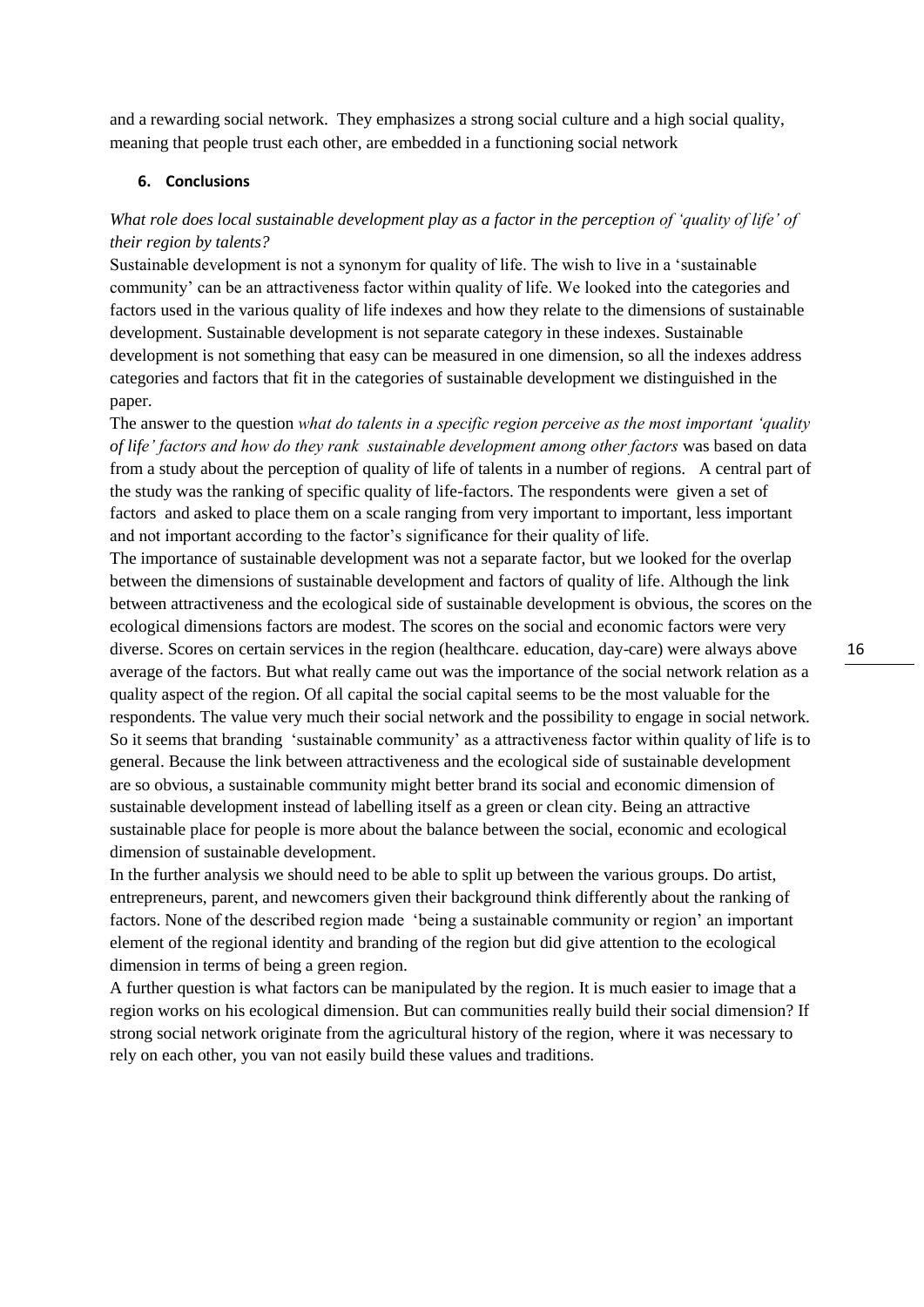#### **References**

Baker, G. (1964). Human Capital, A Theoretical and Empirical Analysis. New York : National Bureau of Economic Research, distributed by Columbia University Press.

Beugelsdijk, S, and Schaik, T, van, (2003). Social capital and regional economic growth. ERSA conference papers ersa03p518, European Regional Science Association

Coenen, F.H.J.M., Fuchs, D. A., & Peppel, Rob A. van de, (2000). The environment and social wellbeing. An exploration of facts and figures and of possible relationships, Environmental Strategy Publication 2000/6 Series. The Hague: Ministry of the Environment.

Coenen, F. H.J.M. (1998). The Netherlands: Subsidized seeds in fertile soil. In *From earth summit to local Agenda 21, Working towards Sustainable development*, edited by W.M. Lafferty and K. Eckerberg. London: Earthscan.

Coenen, F. H.J.M. (1998). Coenen, Frans. 2008.The Local Level: New Interpretations of Governance for Sustainable Development in the Netherlands. In *New Governance Practices at the Sub-national Level in Europe*, edited by Susan Baker and Katarina Eckerberg. London, New York: Routlegde.

Coenen, F. H.J.M. (1998). Local Agenda 21:'Meaningful And Effective'Participation?, in Coenen, F. H.J.M. (ed.), Public Participation and Better Environmental Decisions, 165-182, Springer

Coenen, F. H.J.M., Huitema. D. and L J O'Toole, (1998), Participation and Environmental Decision Quality: An Assessment, in Coenen, F. H.J.M., Huitema. D. and L J O'Toole (ed.), Participation and the Quality of Environmental Decision Making, 307-324, Kluwer

Coleman, J. (1988). Social Capital in the Creation of Human Capital. American Journal of Sociology, Vol. 94, No 94, Supplement.

EU, (2001). A Sustainable Europe for a Better World: A European Union Strategy for Sustainable Development. Brussels.

Firey, W. (1960). Man, mind and land. A theory of resource use. Glencoe: Free Press.

Florida, R. (2004). The Rise of the Creative Class. And How It's Transforming Work, Leisure, Community & Everyday Life. New York: Basic Book.

Fukuyama, F. (1999). The Great Disruption. Human nature and the reconstitution of social order. London: Profile Books.

Geisler, R., Szczepański, M.S., & Cymbrowski, B. (2005). Building Human Capital – Challenge for Old Industrial Regions. The Case of Upper Silesia (Poland). Conference paper Regional Studies Association International conference, University of Aalborg, Denmark, 28-31 May.

Hodge, T. (1997). Toward a conceptual framework for assessing progress towards sustainability. Social Indicators Research, 40 p. 5-98.

Hoppe, T., and F.H.J.M. Coenen. 2011. Creating an Analytical Framework for Local Sustainability Performance: A Dutch Case Study. *Local Environment* 16 (3): 229-50